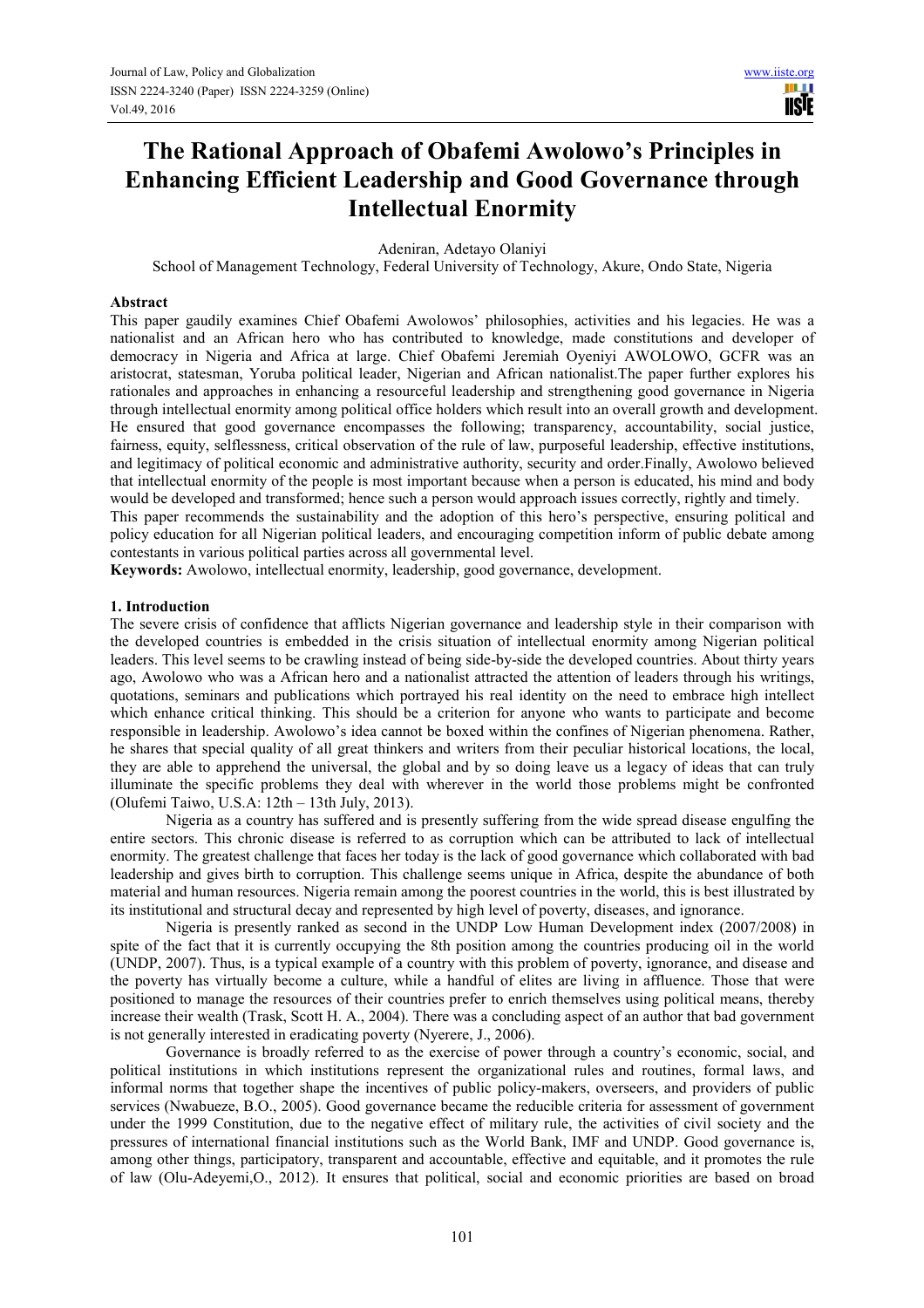consensus in society and that the voices of the poorest and the most vulnerable are heard in decision-making over the allocation of resources.

It should be critically noted that majority of the Nigerian public policy makers or law makers does not have sound knowledge about policy formulation and implementation process. National policy is an attempt by government to address issue by instituting laws, regulations, decisions, or actions pertinent to the problems at hand. However, in respect of these definitions, national policy is the process of formulating and implementation of government developmental policies or activities and programs for the benefits of its citizenry. This means, policy formulation is a decision making process as put down by a political scientist (David E., 1957). He interpreted political dynamics in terms of a continuous process, a system of interaction. To him, a political system is an interrelated set of activities, roles, and institutions that operates within an environment which provides inputs to the political system and then translates these inputs into policy outputs. Government policy makers decide what should be done in order to respond to people's demand for economic, social, political and developmental progress of the nation. A policy should be an outcome of political process which must satisfy the following criteria;

- 1. It must be analytically based,
- 2. It must be politically acceptable,
- 3. It must be socially credible,
- 4. It must be economically viable,
- 5. It must be environmentally suitable, and
- 6. It must be sustainable.

Awolowo has proven his originality, depth and audacity of thinking in many areas, which denote much riches and complexity of his expostulations, the sophistication and thoroughness of his policy formulations. He reaches a conclusion in his analysis of leadership and good governance in Nigeria that one of the evils of political life is the material greed of politicians which is resulted from lack of intellectual enormity.

## *1.1. Limitation and Implication*

This paper explores the rationales and approaches of Awolowo in enhancing a resourceful leadership and strengthening good governance in Africa through intellectual enormity which result into an overall growth and development. He ensured that good governance encompasses the following; transparency, accountability, social justice, fairness, equity, selflessness, critical observation of the rule of law, purposeful leadership, effective institutions, and legitimacy of political economic and administrative authority, security and order.

In the case of sourcing literatures to review, it was discovered that few researchers recognized and studied the life of this great hero. With the little literatures written so far about his approaches, Awolowo was also a researcher who had made various researches during his lifetime and we can make reference to his works. It should be noted that great leaders should consider taking the work of research as they move ahead in life and making sure they made some writings which can be made referenced to in future even after they might have departed.

## **2. Literature Review**

## *2.1 Awolowo's Approaches on Corruption, Intellectual Enormity and the Human Desire*

Awolowo identified corruption and selfishness as the major factors that have drawl back or brought a decline to Nigerians' living condition; incidentally, this condition has recently brought about political instability in the country (Akinjide Aboluwodi, 2012). Awolowo seeks to establish an uncensored society, the People's Republic, where in each case, good governance becomes a desirable value. Awolowo's society consists of different social classes whereby each represents different value interests. According to Akinjide Aboluwodi (2012), the three classes in Awolowo's Nigerian society are;

- 1. The educated class, which consists of professional people, teachers and clerks,
- 2. The enlightened class, which also consists of traders and artisans and
- 3. The ignorant masses

Awolowo believes that government is meant to ensure the well-being of these various groups in the society; hence, the reason for the notion that Nigeria deserves the best political order that will promote social justice and engender equity. In Awolowo's view, the approaches of intellectual enormity rests on the philosophical belief that the intellect which is involve in critical reasoning is superior to the physical element of a person, a belief that places reflective thinking at the heart of human actions. Given this basic belief, therefore, commonsense holds that human desires and actions can only be defended reasonably when they follow the dictate of reason. This approach originates from Awolowo's attempt to understand the nature of man.

- Awolowo postulates two different conceptions of the nature of man, namely;
- 1. The Grecian dualist descriptions of mind and body,
- 2. The Judaic tripartite description of mind, body and spirit.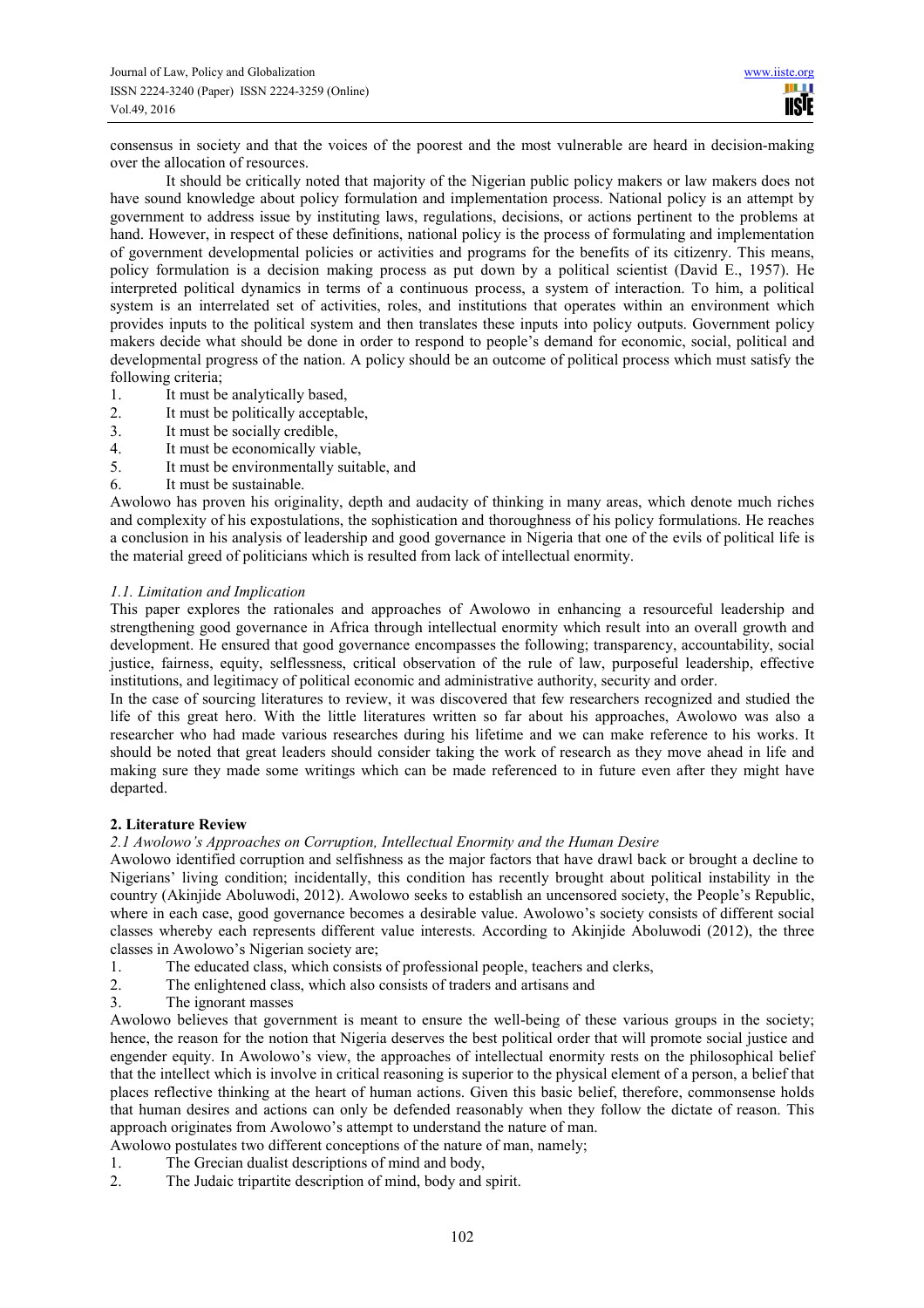Awolowo seems to be using it for political strategy. In his contention, Awolowo uses the Grecian model among the freethinkers while he uses the tripartite model among the Christians. It is obvious that Awolowo's main objective, in either case, is to show that man has a complex nature (Ogunmodede, F.I., 1986). Plato acknowledges the existence of the mind and body, but goes further to divide the mind into two, namely;

- 1. Conscious phase and
- 2. Subconscious phase.
- The conscious phase is sub-divided into two sectors;
- a. The objective mind and
- b. The subjective minds.
- The subconscious phase is also sub-divided into;
- a. Unconscious and
- b. Super-conscious minds.

Akinjide Aboluwodi (2012) examined that Awolowo sees the subjective mind as the seat of thinking and reasoning while the objective mind is connected to the faculties of seeing, smelling, feeling, tasting and hearing. He thinks the objective mind needs an object to be able to function, while the subjective mind does not require any object since it is purely mental. Its functions include observation, imagination, inference and others. The most active phases of the mind are the subjective and subconscious minds. The subconscious mind is physical (a network of automatic nerve), intellectual and spiritual; at least it is the essence of God. As Awolowo has posited "the subconscious mind, being as we have described it, is not and cannot be object of instruction or education. It is the projection of the GOD ESSENCE into man, and therefore, the same as that ESSENCE in the kind and quality, and only differs from it in degree (Awolowo, O., 1968). Awolowo's reason for saying that the subconscious mind is not educable must be due to its spiritual nature.

The principle behind Awolowo's intellectual enormity is that it is necessary to allow reasoning which reflects critical thinking to control human instincts and emotions that make us behave like animals. Thus, the approach of intellectual enormity is about a person's ability to subvert the human desires that crave selfish interest and ridiculous materialism. The approach of intellectual enormity is borne out of Awolowo's observation that most leaders lack the basic ingredients of leadership, namely: self-discipline. He shares this view with Plato who has earlier observed that the interests of the politicians are sometimes in conflict with the interest of the people, especially when the politicians' desire is simply to satisfy their needs. Plato sees the link between this desire and the politicians' instincts and emotions, hence his belief that reason should be allowed to control those instincts and emotions which push them to desire material things (Akinjide Aboluwodi, 2012).

Generally, the notion held by Awolowo concerning the conduct of the leaders in the State points to the fact that, at times, leaders are ruled by instincts. Gen. Buhari (rtd), a Nigerian, who won in the Presidential election conducted in year 2015, seems to represent this view. President Buhari is a Muslim whom has lost elections severally and his faithful have gone out to incite the street urchins in Northern Nigeria against the Christians claiming 'stole of mandate' for their Christian brother from the South, leading to the maiming and killing of those perceived to have voted for Dr. Jonathan in 2011. Now that he presides, can such a statement be reversed that the mandate was later given to him or those that were killed be brought back to life? According to Akinjide Aboluwodi, (2012), Awolowo's instincts like this predispose these leaders to emotionalism and impulsiveness. Here Awolowo groups emotion into two;

- 1. Positive emotion and
- 2. Negative emotion.

He identifies positive emotions with inquisitiveness, originality, and competitiveness and so on while negative emotions are classified as annoyance, temper, rage, pugnacity, belligerence and others. Indeed, Awolowo's argument is that sometimes negative emotions may have serious impact on the life of individuals and this may result to injuries against oneself and others (Awolowo, O., 1968). Also, Awolowo tries to link human nature and human actions which may sometimes work at variance. To ensure a disciplined personality and transparent conduct in governance, leaders are supposed to be free from negative emotions such as fear, anxiety, hate, anger, envy and selfishness. Although, they are to avoid indulging in wrong food, drink and immoral craving for sex. A negative emotion is a real danger to health and physical well-being, and an affront to the principle behind good governance. It is clearly obvious to point out the fact that love is a strong force in Awolowo's political arrangement. This is the height of Obafemi Awolowo's dialectic speculation which harps on love as the key player of good governance. Love, for Awolowo, epitomizes justice, fairness and good governance, therefore, is a translation of the dictum: "love your neighbor as yourself" to a practical action (Akinjide Aboluwodi, 2012).

There is a wide definition that corruption is the abuse of power or resources for personal profit and at the expense of others. It is not just about a specific act(s), but it is about our very mindsets and deep-seated behaviors. Corruption is an act of requesting, offering, giving or accepting directly or indirectly a bribe or any other undue advantage or the prospect thereof, which distorts the proper performance of any duty or behavior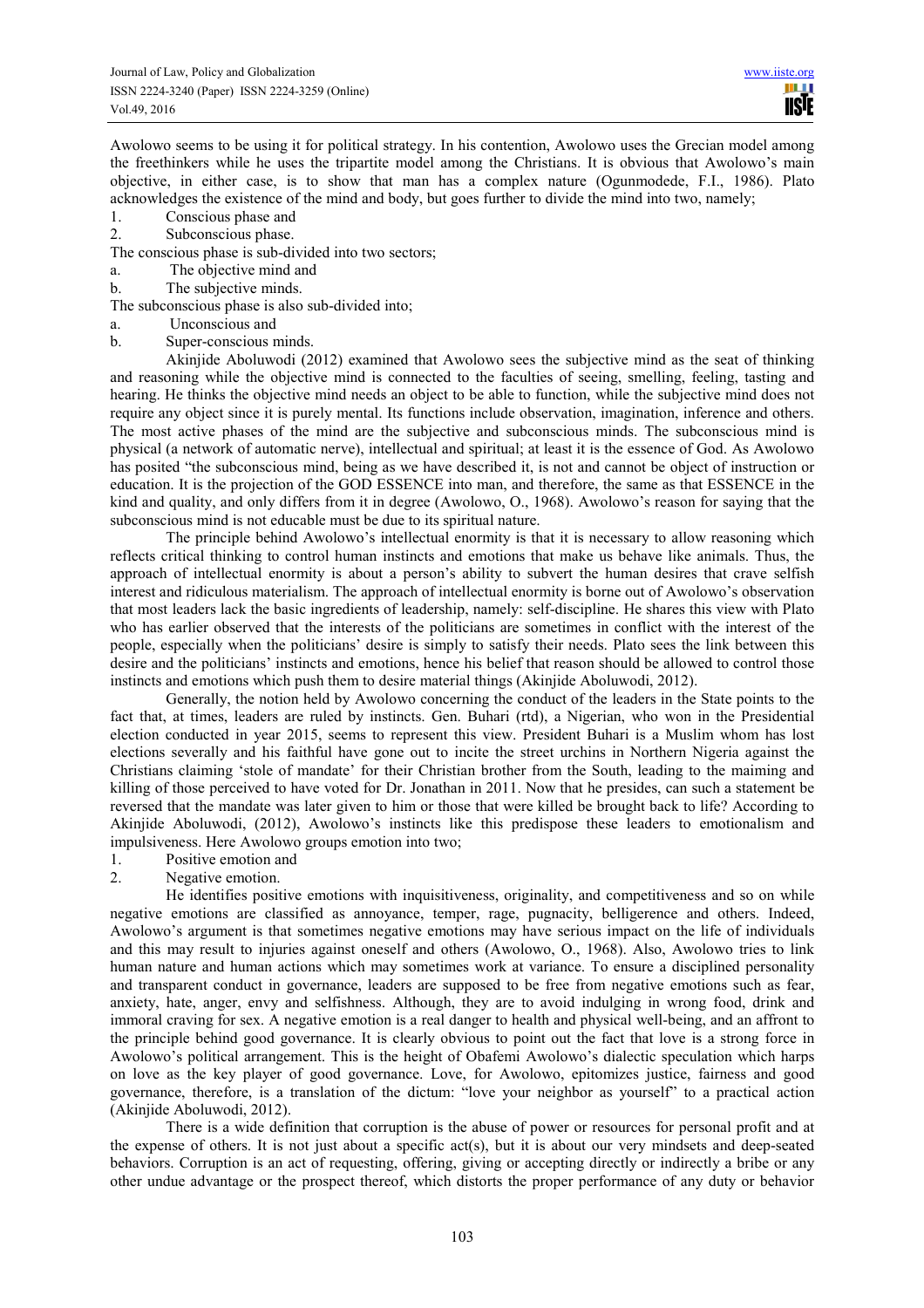required of the recipient of the bribe, the undue advantage of the prospect thereof (Kofele-Kale, 2006). Corruption is a system on its own existed from the combination of several sub-systems such as dishonesty, excessive love for money, ostentatious living, drug abuse, drug trafficking, disregard for time, examination malpractice, cultism, human trafficking, prostitution, kidnapping, robbery, and many other forms of negativity.

Most of these leaders involved in corrupt practices are those that Awolowo in his view pointed not to have developed their mind, intellect and brain. Awolowo would probably conclude that their mind is underdeveloped, though they have catered to their body in terms of wealth they acquired. For Awolowo, people like this are not fit to lead in Nigeria.

#### **3. Awolowo's View on Education, Leadership and Good Governance**

The word "education" was derived from the Latin word "educat or educare" which means to bring up, to develop, to educate to lead out to lead out fully all the potentialities of an individual. To educate means; to give intellectual, moral, and social instruction (Oxford dictionary, 2011). Education can be defined according to different authors in their various perspectives. Education comprises of training and acquisition of special skills, knowledge, attitudes and values needed by an individual to be responsible in life.

Leadership is the "ability to influence a group toward the achievement of a vision or a set of goals." In its political application, leadership suggests the ability to influence a people towards the achievement of their desired goals (Robbins, S.F. and Judge, T.A., 2007). It seems to illustrate a leader's ability to match his objectives with the situation in his environment. In Awolowo's quotation on Self-Discipline "I will more than ever before subject myself to severe self-discipline. Only men who are masters of themselves become easily masters of others (Awolowo, 1985). Therefore, my thoughts, my tongue, and my actions shall be brought under strict control always." Awolowo clearly point out the fact that a leader must be able to subject him-self under self discipline.

The issue of leadership and good governance is paramount to Awolowo's political thought. Awolowo sees the test of good governance in terms of the preservation of a peaceful and just social order with a wide range of opportunities such as liberty, fairness, good education and legal equality among others (Akinjide Aboluwodi, 2012). The quest for good governance is not peculiar to Nigeria; it is now a global issue. Awolowo stated in his quotation that "Those of us placed in a position of leadership must be prepared to grasp the nettle if we unite in doing so, and if so, in addition we set a worthy example and a marathon pace in probity, unselfishness and selfsacrifice, the people will follow, all too readily in our footsteps" (Awolowo, 1961).

Awolowo believes that corruption arises when a leader's mind is not developed. In his analysis, he also gives us a picture of a corrupt mind that craves earthly desires, who is unable to control his/her desire and impulse. Those individuals who possess this mindset find it difficult to control their appetite. Hence, they are swept by the tides of their desire and impulse. Awolowo alludes to this point in his efforts to explain how some individuals are sometimes enslaved by their instincts and emotions. He stated in his quotation "Any system of education which does not help a man to have a healthy and sound body and alert brain and balanced and disciplined instinctive urges is both misconceived and dangerous" (Awolowo, 1968).

Awolowo does not hesitate to link the structural decay in Nigeria to the economic system in place, namely, capitalism while he holds the leaders responsible for the country's underdevelopment. Awolowo believes that leaders who lack genuine insight into what is good for Nigeria are those ruling. The problem arises from lack of education, which Awolowo accepts; he still thinks that the leaders' refusal to allow reason (that is, critical thinking) to permeate their actions is the bane behind Nigeria's problems. Awolowo links good governance to rational actions.

Awolowo approaches Nigeria's political development from the standpoint of social transformation, namely;

- 1. The removal of ignorance and illiteracy among the citizens, and
- 2. The education of the leaders.

Awolowo sees ignorance and illiteracy as the major impediment to the achievement of good governance, a problem that often manifests in two basic areas. These are in the areas of illiterate electorate who aid rigging and incompetent leaders who aid corrupt individuals in the society. Awolowo contends that education is required to create an educated electorate in the society; and as he aptly puts it, "I have insisted, again and again, an educated citizenry is indispensable to the satisfactory practice of democracy."

Awolowo submits that good leadership is a necessary condition for administrative competence, though may not be sufficient for good governance. He also states that leadership involves the ability to translate values (love, justice and fairness) into reality which are benefits of good governance. At this point, he decides to conclude that any leader that is desirous of leading his/her country must be educated and highly disciplined. Also, true education is the development of the mind, body and brain. He also distinguishes between education that focuses on acquisition of certificates and laurels, and education that involves the development of the 'whole person'. Education in the former sense does not involve the education of the body, mind and brain while in the latter sense education is holistic. It is a form of education which injects into an individual the ability to reflect on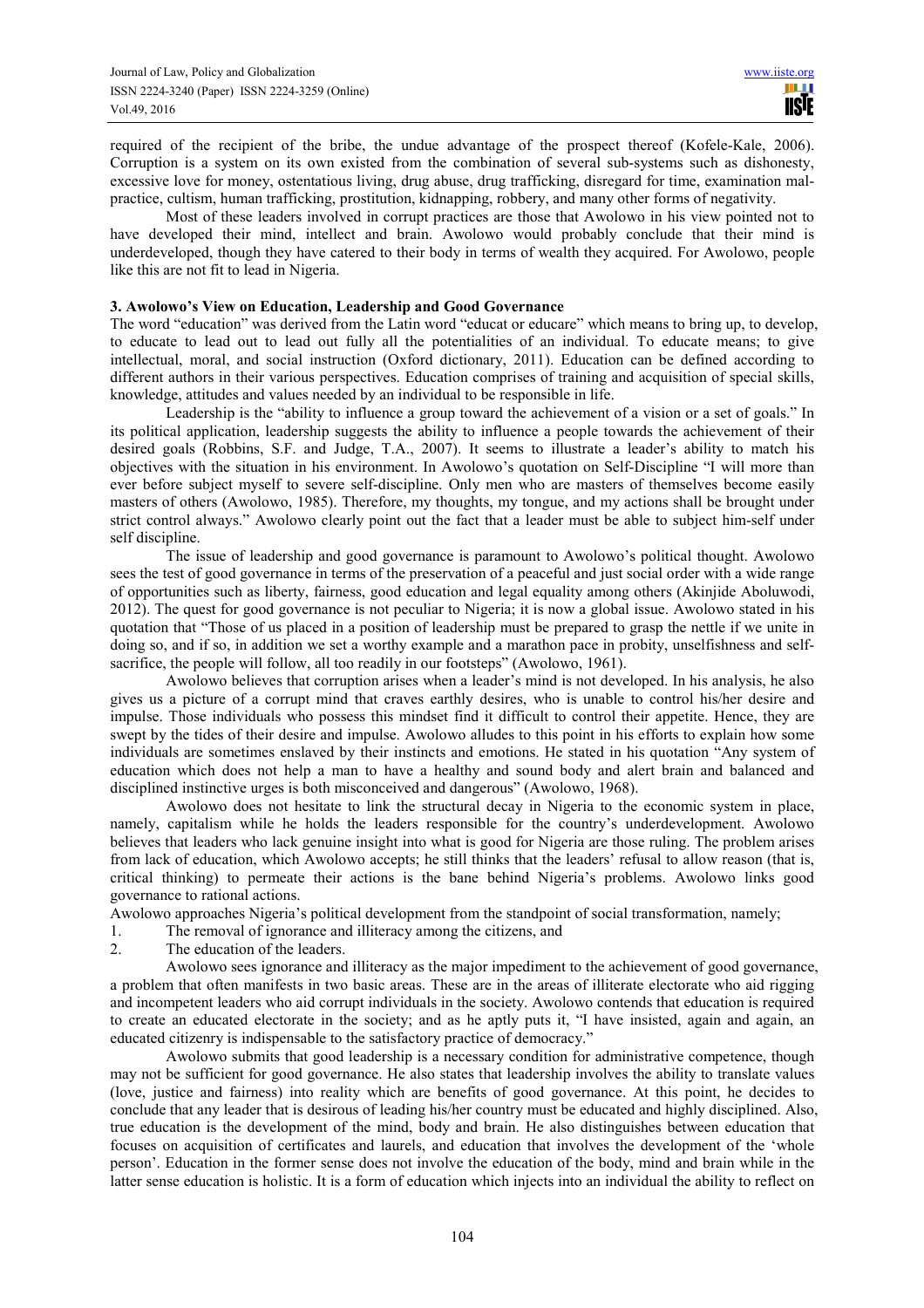his/her actions, thought and deeds.

Good governance is defined in terms of adherence to accountability, transparency, the rule of law and human rights policies. It is also traced with love, social justice, equity and fairness. Awolowo contends that if a man's body is developed and his intellect and mind are not developed he stands to be exploited. On the other hand, if a man's mind is developed and the intellect and body are not developed he becomes a religious fanatic, pessimistic and fatalistic. Those who engage in terrorism for religious purpose (Boko Haram) fall within this category. He stated in his quote that "A greedy, corrupt, and evil administration is bond to wither, sooner or later in the face of obsessive desire and mounting clamor on the part of the masses of the people for a welfare regime will benefit all equally" (Awolowo, 1968). In the course of time, there will be a clash of desires and wills between the exploiters and the exploited. These clash of desires will then stir the universal mind into action, and a situation will then arise which will bring about the termination of or a radical change in the greedy and evil regime (Awolowo, 1968).

Awolowo does not see in Nigeria alone but in Africa indeed. Leaders who have acquired the right education must have developed their mind, body and intellect to be reflective and reason logically enough to understand the effects of their actions on others. Awolowo seems to be referring to Laurent Gbagbo of Ivory Coast a Professor of History who loses election but insists staying in office and Gen, Muhammadu Buhari (rtd) of Nigeria when he loses election in year 2011 but allows his supporters to provoke his Muslim co-patriots against the same citizens he pledges to serve. Individuals like this do not fall within the precinct of Awolowo's leadership pattern. Thus, Awolowo's argument is that for the purpose of effective governance in Africa those who aspire to leadership must be those who are ruled by reason rather than by negative emotion. It is only in this respect that leaders can understand that the central concern of any government is how to meet the needs of the entire citizens.

Awolowo's strong support for the theory of moral leadership has been expressed explicitly in his different works. From the various discussions he has had about leadership, he has tried to link leadership with individuals' ability to exercise self-discipline and self-control in their actions particularly in establishing good governance. Awolowo has not rest his oar on self-discipline he has also insisted that love must mediate in the actions and deeds of such individuals since love is the epitome of leadership. Awolowo probably forgets that a disciplined leader may sometimes turn out to be inefficient administratively especially when he lacks what Robbins and Judge classify as "a highly analytical mind, a compelling vision and terrific ideas" (Robbins, S.F. and Judge, T.A., 2007). Though his moral leadership traits represent what Nigeria leaders require today to be able to change the face of the country, nevertheless, there is still the need for such leaders to have vision, foresight, dynamism, pro-activeness, emotional intelligence and empathy to turn things around. Awolowo acknowledges the essential nature of these attributes; nevertheless, his argument is that in spite of the high profiles of Nigerian leaders many of them have refused to understand that leadership entails service to the people. Awolowo introduces two forms of education:

- 1. Education for the masses and
- 2. Education for the leaders.

His major concern for the masses is to educate them so that they can overcome the problem of ignorance, illiteracy and superstition. The leaders are to receive a higher education that will free their mind from instinctual enslavement. It is this notion that Awolowo introduced Universal Primary Education in Western Nigeria (Akinjide Aboluwodi , 2012). He probably thinks that basic education is enough to liberate the people from ignorance and superstition while the leaders are exposed to rigorous education as a result of achieving critical reasoning which reflects in their intellects, mind and body. From this arrangement, Awolowo's Universal Education is designed to make the ordinary citizens literate not necessarily educated. Simpson spot this vacuum in Awolowo's thought, hence he does not hesitate to remind him of the fact that "the provision of universal education does not necessarily imply that people will be educated (Simpson, D.B., 2006).

#### **4.0. Conclusion and Recommendation**

The fact that Awolowo envisaged special education for the leaders shows the seriousness he attaches to their education. He thought leaders the need to avail themselves for opportunities such education offers as it will assist them to manage the affairs of their countries effectively. He is also passionate about his belief that he has to bring in God to strengthen his theory of leadership vis-à-vis governance.

Awolowo has made it clear that every citizen in a state deserves a good quality of life; and this is achievable through education and effective leadership. He equally shares the belief that for the human society to function properly it must have stable families, healthy workers, trustworthy government, honest police and lawabiding citizens.

However, trustworthy government can only be instituted by leaders who can cultivate intellectual enormity and spiritual deepness. These are leaders who have risen above corruption and selfishness, and have gone beyond instinctive urges to defeat what Awolowo called the 'tyranny of the flesh'. So, Awolowo believes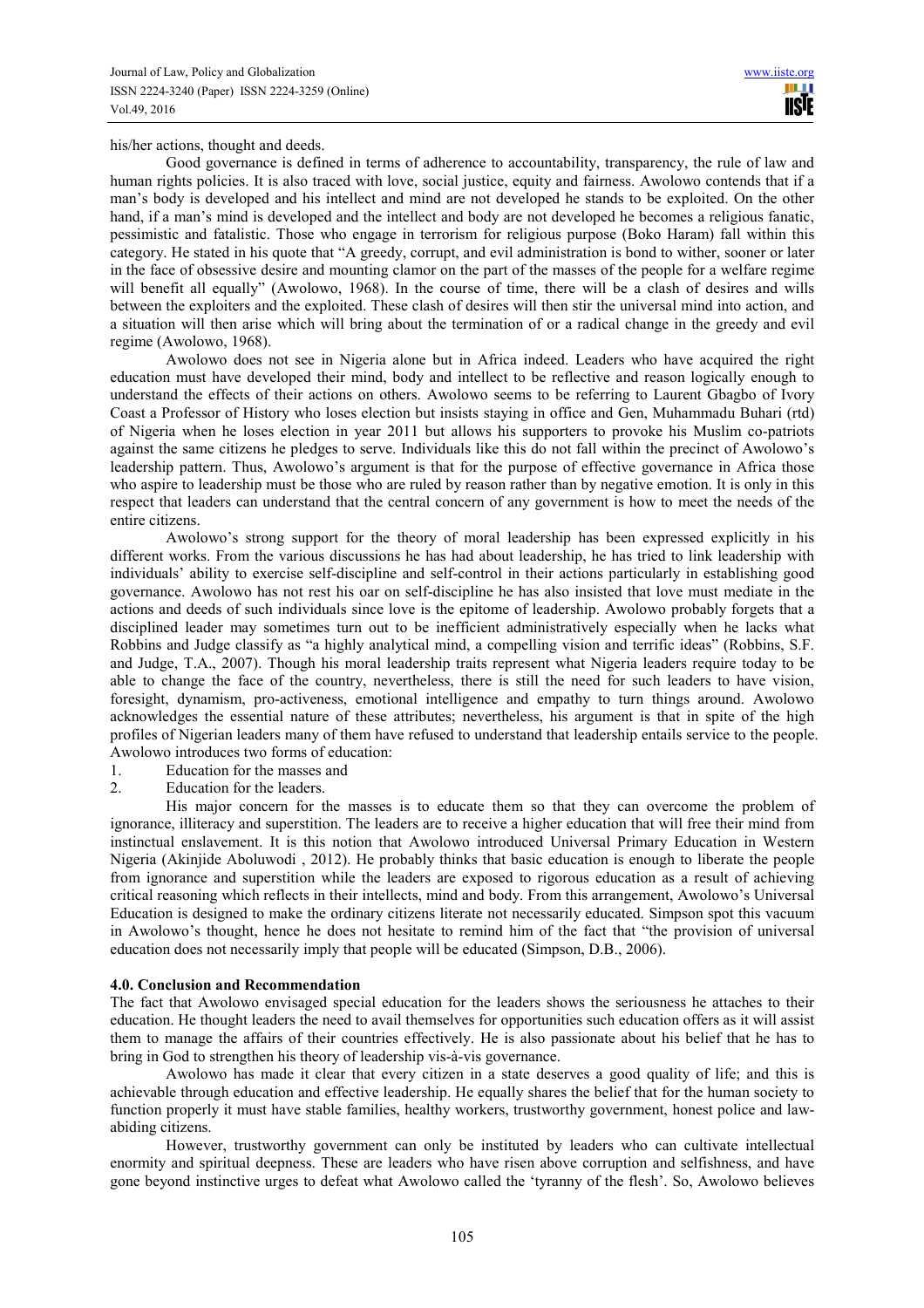that government has the obligation to provide the conditions that will enable the individuals in the state to receive education, enjoy good health and be given employment.

His regime of intellectual enormity represents this principle. In this regard, "only men who are masters of themselves become easily masters of others." Awolowo sets an example of good leadership while serving as the Premier of Western Nigeria. His emphasis on education and effective leadership are factors for human and national development. He advocates free and compulsory education, perhaps in response to the problem of illiteracy and ignorance which characterize the Nigerian society, hence constituted an impediment to sustainable democratic culture in the country. Awolowo examines that problems often manifests in two basic areas. These are in the following areas;

- 1. Illiterate electorate who aid rigging and
- 2. Incompetent leaders who aid corruption in the state.

He believes that education is required to create educated electorate within the state. Once an electorate is educated, that is, his mind, intellect and body are developed; he breaks the bonds of ignorance. His belief is that education should focus on the liberation of man from the restraint and limitations of ignorance and dependency. He stated that "a successful society will be a thinking society in which the capacities of lifelong learning of its citizens are most fully realized." In this regard, intellectual enormity brings about effective critical thinking and becomes a quality in education which individuals need to cultivate.

This paper explores Awolowo's rationales and approaches in enhancing a resourceful leadership and strengthening good governance in Africa through intellectual enormity which result into an overall growth and development. It further recommends that everyone willing to aspire for leadership position or role should have deeper understanding on political science, policy formulation and implementation, and management and decision making. Awolowo ensured that good governance encompasses the following; transparency, accountability, social justice, fairness, equity, selflessness, critical observation of the rule of law, purposeful leadership, effective institutions, and legitimacy of political economic and administrative authority, security and order. Intellectual enormity of the people is the most important because when a person is educated, his mind and his body would have been developed; hence such a person would approach issues correctly. It is encouraged that approaches and principles of this hero should be adopted in the present and in the future.

The affirmation of inefficient education of Nigerian leaders results to the confirmation of bad governance, corrupt leadership style and unsound policies which will be detriment unto the welfare of citizens.

#### **References**

Akinjide Aboluwodi (2012). "The Philosophical Import of Obafemi Awolowo's: Theory of Mental Magnitude. Department of Arts Education, Adekunle Ajasin University, Akungba-Akoko, Nigeria, ISSN 2225-0565 [Online] Vol 2, No.2, 2012.

Awolowo, O. (1968). The People's Republic, Ibadan: Oxford University Press.

Awolowo, O. (1981). Voice of Courage, Akure: Fagbamigbe Publishers.

David Easton (1957). Analysis of Political Systems: World Politics, Vol 9, No 3.

Kofele-Kale (2006). The International Law of Responsibility for Economic Crimes: Holding State Officials Individually Liable for Acts of Fraudulent Enrichment; Hampshire, England: Ashgate Publishing Ltd.

Microsoft Corporation, Encarta Premium, (2009) version.<br>Nyerere. J. (2006). "Good Governance for A

"Good Governance for Africa". [Online] Available: http://www.hartfordhwp.com/archives/30/083.html ( July 15, 2011).

Ogunmodede, F.I. (1986). Chief Obafemi Awolowo's Socio-Political Philosophy: A Critical Interpretation, Ibadan: Intec Printers.

Olu-Adeyemi,O (2012). "The Challenges of Democratic Governance in Nigeria" International Journal of Business and Social Sciences, Adekunle Ajasin University, Akungba Akoko, Ondo State, Nigeria.

Olufemi Taiwo, U.S.A: (12th – 13th July, 2013). Presentation at International Conference on Leadership and Governance in Africa. [Online]

Oxford dictionary, (2011).

Robbins, S.F. and Judge, T.A. (2007). Organizational Behavior, New Jersey: Pearson Prentice Hall.

Simpson, D.B. (2006). "The Cultural Degradation of Universal Education: The Educational view of Robert Lewis Dabney", Journal of Libertarian Studies, Vol. 20, No 3.

The Nation on Sunday, (2011), "Ruler for Life". Nigeria's Daily Newspaper, Lagos: Vintage Press, 6th March.

This Day News Paper, "Today in history: Chief Obafemi Awolowo, frontline politician, founder of the Action Group and the Unity Party of Nigeria (UPN), dies." [online] Accessed 30th June, 2015.

Trask, Scott H. A. (2004). "William Graham Summer: Against Democracy, Plutocracy, and Imperialism", Journal of Libertarian Studies,Vol. 28, No. 4 (2004).

UNDP (2007). Human Development Report, 2007/2008: Fighting Climate Change in the World. New, York: Palgrave Macmillan.